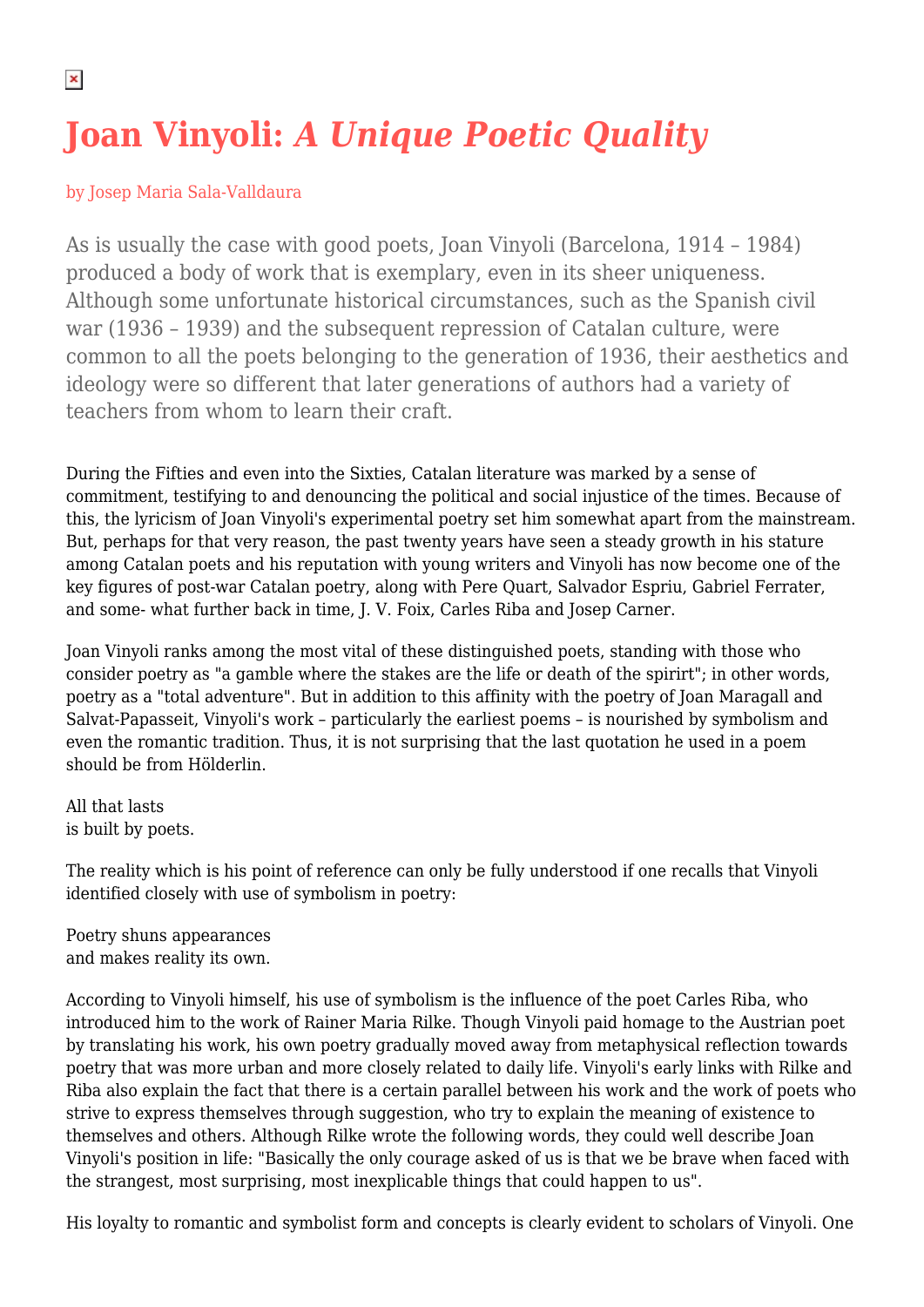writer said that we should thank him for having been faithful to himself and to the Rilkean concept of poetry. Other writers feel that in contemporary Catalan poetry Vinyoli's work is an incomparable example of the poetry of experience phrased in Rilkean terms. We might even add that Vinyoli's romanticism becomes yet more evident when we realise that the "totalizing yet simultaneously existential scope" of his poetry is often rooted in the struggle between desire and reality. He shares with Baudelaire his symbol of the poet as an albatross and un Vinyoli's opinion poetry's power of evocation borders on the ineffable. (This explains why Vinyoli's poetry bears a certain resemblance to the work of Juan Ramón Jiménez and, more especially, St John of the Cross). The following fragment from a poem by Vinyoli is a good example of this.

Sometimes words are like a spring, speaking the secrets of the world.

These secrets, revealed by the language of poetry, are contemplation, which is almost always of a pessimistic nature, as well as the passage of time and events. Vinyoli had a very high opinion of poetry and the poet's craft and once wrote that "I experience poetry more as an almost religious mystery or a 'spiritual exercise' than as a profession".

If words make a strong enough impact on our minds and manage to endure as Hölderlin believes they would -, then poetry becomes the richest form of song, even a life force. The lines which conclude Joan Vinyoli's complete works of poetry illustrate this clearly:

So much so that the arid winter which began this poem has become, while writing, fertile June joyous, positive, unbounded, and all the wheat has become the bread of life.

Still, the romantic and symbolist roots of this reflective, experiential verse do not preclude other literary and philosophical sources. Vinyoli is by turns a mystic, an existentialist, a hedonist, an erotic poet...and it is by no means unusual to find allusions to Taoism, Heracliteanism, Stoicism, or Platonism in his work.

As a result, the tone of Joan Vinyoli's poetry is predominantly elegiac, although it occasionally bubbles with enthusiasm and exhilaration. It almost certainly explains the endings of many of his poems, endings which are full of strength (I am not certain whether they could actually be considered cathartic) and usually burdened with disenchantment, regardless of whether they began as reflections or the recounting of an experience. Vinyoli's career was once summed up as a gradual crumbling of experience. The passage of time and the inexorable loss of vitality so poetically chronicled in his last books only served to make the disenchanted, elegiac tone of his work stronger, leading to the conclusion that it is impossible to attain one's desires and testifying once again to the yawning gap between dreams and life.

In terms of subject matter, Vinyoli sometimes chooses to fight against the pessimism and scepticism that is so widespread. Many of his poems are reflections on poetry itself, exalting Life and Words whether separately or in combination; many others are songs of small moments, the joys of the little things in life; still others recount the joys of love, although gnawing away inside these poems are those premonitions of the final solitude, the ultimate lack of communication that lurk within all human life. Whether in exhilaration or yearning, the poetry of Joan Vinyoli flows steadily through those arteries that connect the inner and the outer worlds.

Thus it is not surprising that Vinyoli uses nature as a symbol and often make it a metaphor or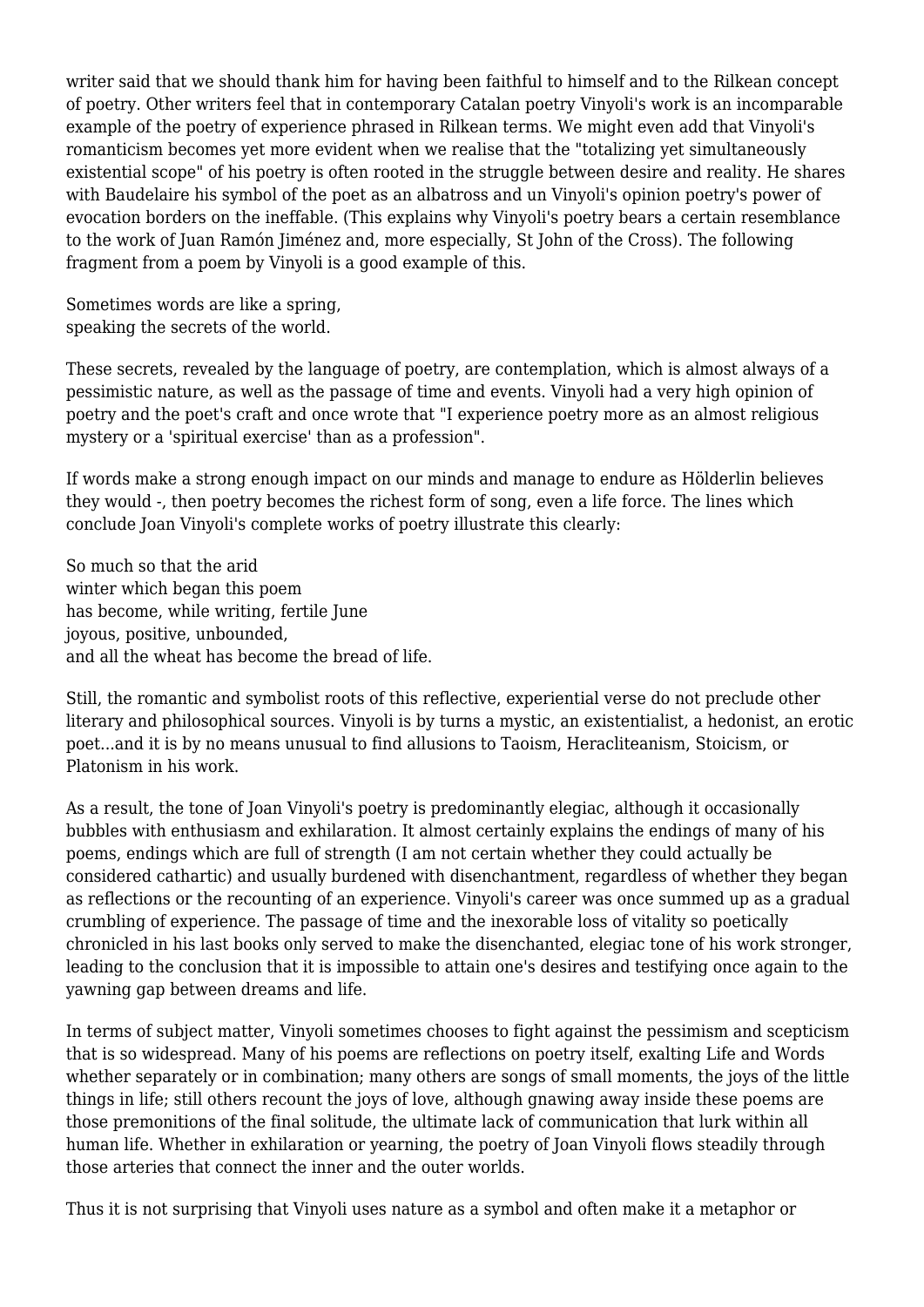analogy of something that belongs to his most "intimate" gallery of experiences or thoughts, if he mentions the forest of his childhood, it is usually to reflect upon something, most likely something related to the idea of exile (Baudelaire's albatross or, even more obviously, Plato's cave). With *Realitats* (1963), he began moving closer to our daily, shared reality and his settings are almost always urban or suburban. Streets, dark entranceways, inner courtyards, dirty sidewalks, messy rooms, cheap restaurants and nighttime corners of the city serve as a framework or an anchor for poems about accepting life as it is in all its cruelty and misery. Once this existence has been accepted human efforts can be sublimated so that pain is overcome and man becomes capable of a creative act that transcends death itself.

A third, and perhaps even more symbolic, setting in Vinyoli's work and inner world is the sea. Water symbolizes time and the unknown – as in Plato, it carries us "towards the gods" – and can serve as a symbol of Vinyoli's entire career as a poet, during which he throws his poems into the lake of reality time and time again just one throws a pebble into a pond:

always tracing circles in case after many years, a lifetime, you might feel – though you may never be certain – that you have succeeded in drawing an acceptable circle.

## **The different periods in Vinyoli's poetry**

Vinyoli's career as a poet is like a concentric circle: each book is an extension of the last, rippling gently into change. The only exception is his first book (1937 – 1948) and this is explained by the critical situation of Catalan culture at that time. Although there is a definite unity to Vinyoli's work, it can nevertheless be divided into three distinct periods. The first began with *Primer desenllaç* (1937) and *De vida i somni* (1948) and ended with *Les hores retrobades* (1951) and *El callat* (1956), when he reached the peak of the symbolism to which he had been introduced by Rilke and Riba. Having found his own voice, the poet now set out to examine the essential themes of poetry: the meaning of life; man's role in the world; the impossibility of attaining full knowledge and happiness; loneliness, the passage of time; inevitable death...

*Realitats* (1963) and a good part of *Llibre d'amic* (published in 1977, but written between 1955 and 1959) belong to a middle period when Vinyoli's work was characterised by his acceptance of an outside world which he invariably identified with the presence of an "other" and with the daily grind of city life. He now treated his subject matter and his recurring themes in a more personalized way, although he did not completely eschew the dream-like quality and symbolism of his earlier work.

*Tot és ara i res* (1970) marks the beginning of a third, more prolific, period, labelled by some authors as his "realist or concrete" period and by others as his "allegorical" period. His work during these years is filled with many meanings and open to a variety of interpretations. His acceptance of reality and the "other" gradually becomes a painful acceptance of senility and death: of man's defeat. Still his lust for life and his love of language frequently shine forth in *Vent d'aran* (1976), *El griu* (1978) and *Cercles* (1979). His last books *Cants d'Abelone* (1983) which is a deeper exploration of themes already examined in *Llibre d'Amic; Domini màgic* (1984) and *Passeig d'aniversari* (1984) emphasize the impossibility of either emotional or rational communication with the outside world (an "other" or Nature) and underline the pain of resigning to a loss of vitality and the gradual victory of death.

Joan Vinyioli's poetry is a richly emotive journey through the inner depths of contemporary man. His slightly syncopated rhythms emphasize the emptiness he feels; an emptiness that is clarified and intensified by the use of a series of symbols taken from nature ("night", "the sea", "trees", "wind", "birds"...) all of which are well-known in modern poetry: